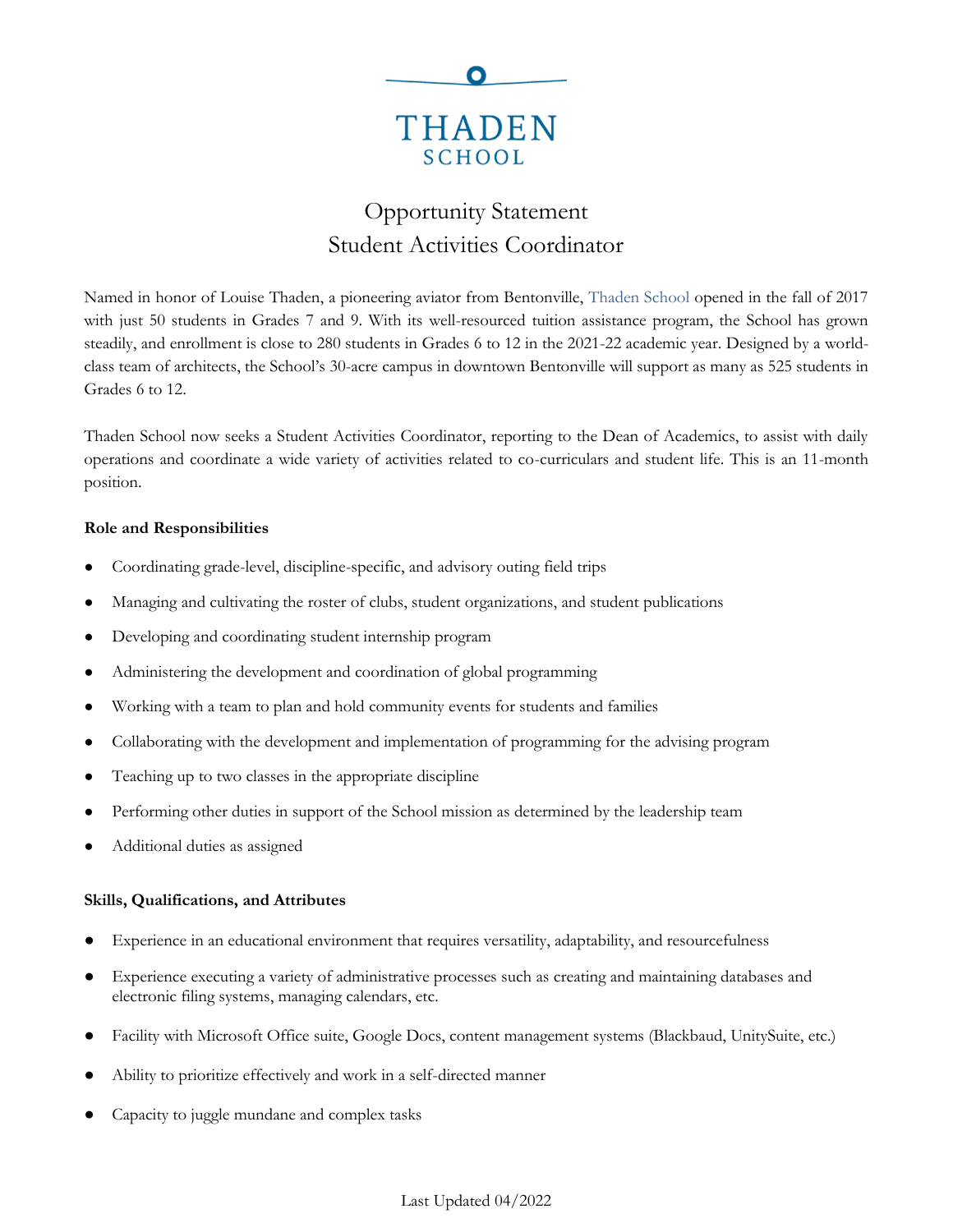- Excellent judgment and discretion in responding to urgent, confidential matters
- Strong communication and interpersonal skills
- Ability to positively represent the school in all settings and circumstances
- A founding spirit that embraces new challenges
- College degree

## **Physical Requirements**

- Current First Aid and CPR certification and training.
- Job frequently requires standing, walking, and handling objects with hands.
- Job occasionally requires reaching, climbing, stooping, kneeling, pushing, pulling, and lifting up to 50 pounds.
- Some work performed outside, exposed to changing weather conditions.

## **Wage Classification**

Based on the duties and requirements above, this position will be paid as a salaried exempt employee.

### **Applications**

Please submit your application materials through our online portal for [Thaden School Job Opportunities.](https://www.paycomonline.net/v4/ats/web.php/jobs?clientkey=E412B6EED165D3FD16DB0FF91E74B10C&session_nonce=915852c58367eb064b1ae3ce5464ff79) Applications should include a cover letter and resume. The start date is negotiable. Thaden is an equal opportunity employer and complies with all federal, state, and local laws that prohibit discrimination in employment because of race, color, national origin, citizenship, age (18 or older), religion, disability, marital status, veteran status, and sexual orientation. Applications by members of all underrepresented groups, including women and people of color, are encouraged.

Salary will be competitive within the independent school sector. All offers of employment are contingent on successful completion of a criminal background check.

## **About the School**

A non-sectarian independent school under the direction of its own board, Thaden School offers a challenging and innovative educational program that ignites in students a passion for discovery and learning, prepares them to succeed in college, and inspires them to lead lives of integrity, purpose, and responsible global citizenship.

At the core of the School's mission is a commitment to balance that takes many forms: a curriculum that integrates the sciences and the humanities; indoor and outdoor teaching spaces where sustainability is a tangible part of the lesson; hands-on programs for civic engagement; athletics and physical education programs that build confidence and character through competition and meaningful participation; and a diverse faculty and staff that empower students to think deeply and expansively about their potential and place in the world. The School's remarkably robust Indexed Tuition program